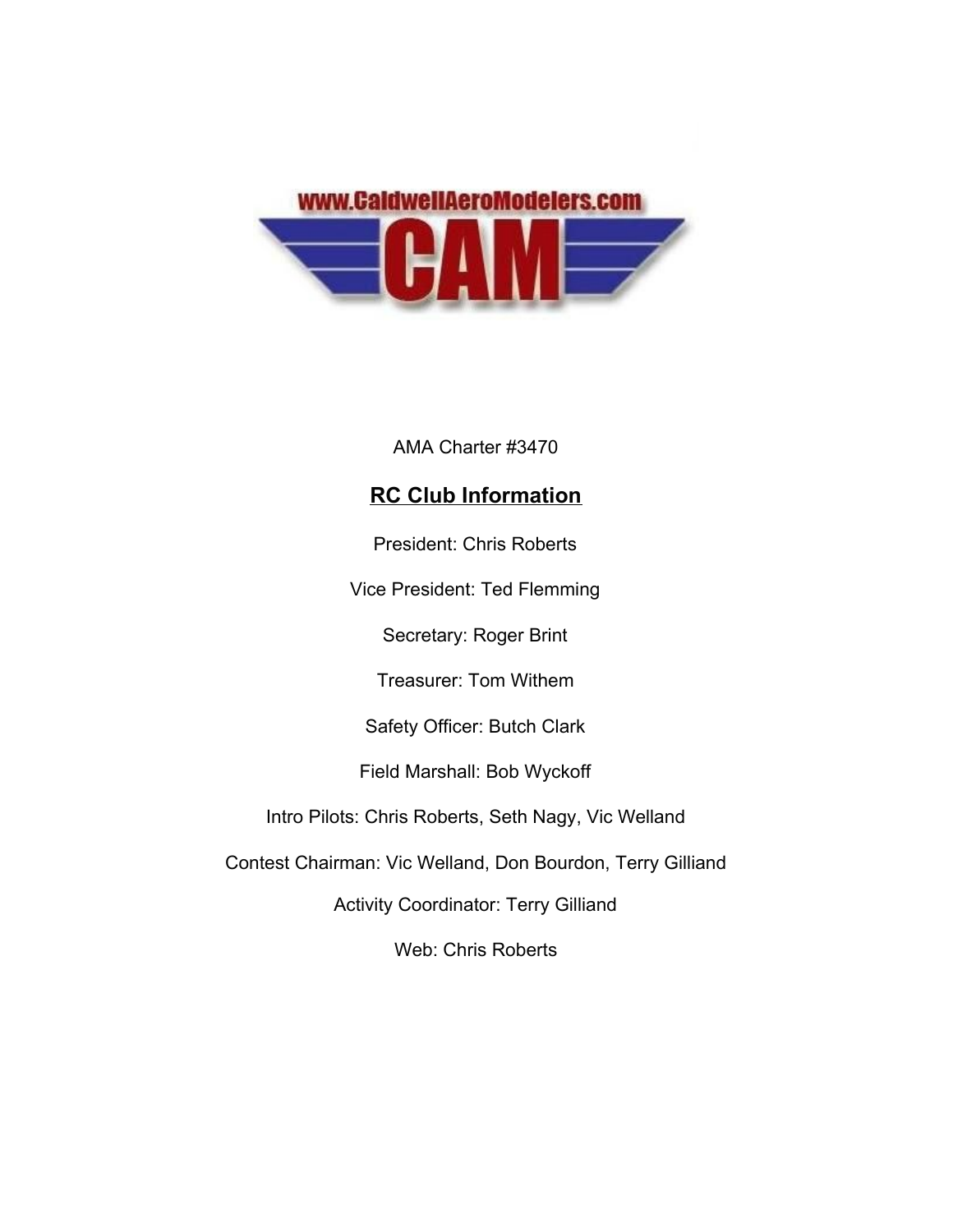## **April's Meeting Minutes**

Called to order at 7:03

March minutes approved

New Members: None Field Report: Needs mowing Safety Report: Butch says A-OK Intro Pilot Report: None Treasurer's Report: We have \$2400.01 in our account and 19 paid members.

Old Business:

Mower will be sold for \$300. Moved and seconded - All approved Cost for mowing field will be \$35 per mowing. Moved and seconded - All approved

.

New Business: CAM electric fly-in 4/27/19 Club charter is renewed. We had an auction to Sell Randy's planes. Winning bids Delta Ray - Bob Champ w/ safe - Seth Champ - Bob Trojan - Seth Zero - Mike B-25 - Bill 2 engines - Owen RF Flite Simulator - Bob Events: